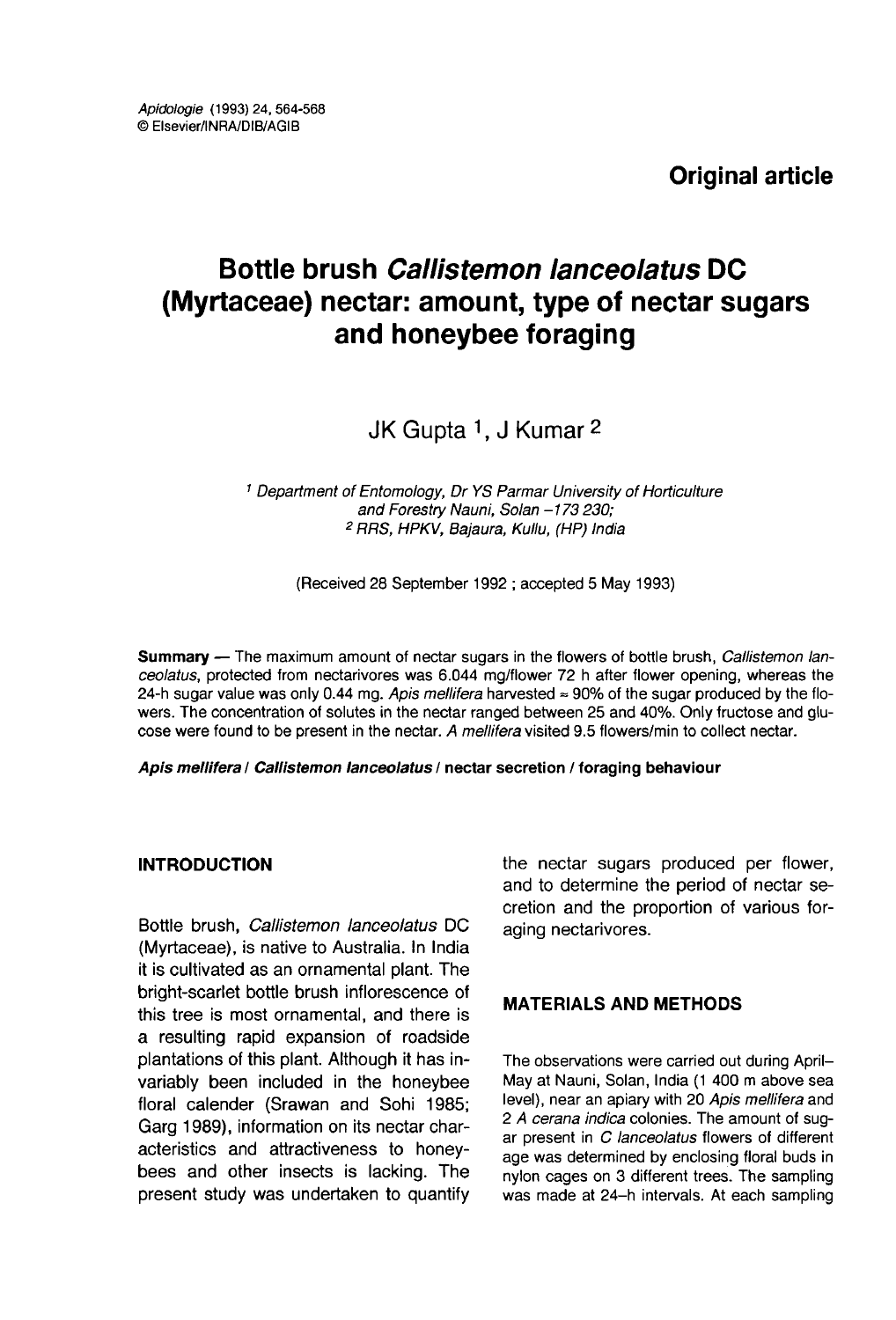time, 10 flowers were individually rinsed for 45 min in 5 ml distilled water in a capped vial. After removing the flower, the sugar in the rinsate was analysed (Roberts, 1979). A parallel set of floral buds was left open and flowers were sampled at 0 (freshly opened flowers), 24, 48, 72, 96 and 120 h and the dry sugar content determined. Microcapillary tubes (5 μl) were used to remove nectar from the caged flowers and the sugar concentration was recorded with a hand refractometer (range 0-50% Bellingham and Stanley Ltd, Tunbridge Wells UK). The sug ar concentration was determined in 150 flowers (50 flowers each from 3 different trees). Nectar sugars were identified by descending paper chromatography using butanol, benzene, pyridine and water (5:1:3:3) as solvent and aniline phthalate as developer (Zweig and Whitakar, 1971).

The counts of different insect foragers were made on 2 inflorescence/ 5 min, each in 3 trees, during each observation period. These counts were continued for 3 sunny days, and the average values represented insect activity during different day-time hours.

The data were analysed via factorial randomised block design (Panse and Sukhatme, 1978).

#### RESULTS AND DISCUSSION

At the experimental site C lanceolatus mainly bloomed during April-May, with a number of other minor flushes during the year. Each inflorescence contained on average 58 flowers (ranging between 45-71 flowers,  $n = 100$ ).

#### Nectar solute concentration

The solute concentration in the nectar varied between 25-40% in flowers of different ages (25-30% in 24-h, 25-32% in 48-h and 38-40% in 72-h-old flowers); based on forager honey sac contents, Srawan and Sohi (1985) reported the nectar concentration of C lanceolatus to be 12%.

#### Nectar secretion rate

The amount of nectar sugars accumulated varied in the flowers protected from insect visits (table I). The nectar sugar content in the freshly opened flowers amounted to 0.173 mg/flower. The C lanceolatus 24-h sugar value (the amount of sugar accumulated within 24 h of flower opening) was 0.44 mg. This value is generally used to express attractiveness of a nectar source to nectarivores (Crane, 1975). C lanceolatus nectar was found to have increasing amounts of sugar until 72 h after flower opening. Therefore, the 24-h value may underestimate the total nectar potential. Hence it is suggested that instead of the 24-h sugar value, the maximum amount of sugar accumulated in a flower should be considered as an index of bee flora attractiveness. In 96-h-old flowers the amount of sugar dropped to 4.8 mg/flower. This indicates a resorption of ≈ 19% of the secreted nectar. This amount is low compared to that observed in flowers of certain other

Table I. Nectar sugar content (mg/flower) in caged and unprotected flowers of Callistemon lanceolatus of different ages.

| Flower age             | flowers        | Unprotected Caged flowers |  |
|------------------------|----------------|---------------------------|--|
| Freshly opened<br>24 h | 0.173<br>0.254 | 0.173<br>0.44             |  |
| 48 h                   | 0.18           | 4.822                     |  |
| 72 h                   | 0.231          | 6.044                     |  |
| 96 h                   | 0.261          | 4.8                       |  |
| 120 h                  | 0.148          | 5.2                       |  |
| Mean                   | 0.208          | 3.58                      |  |

<sup>CD</sup> ( $P = 0.05$ ); Caged/unprotected = 0.32; interaction flower age x caged/unprotected = significant; any pair of combinations =  $0.78$ .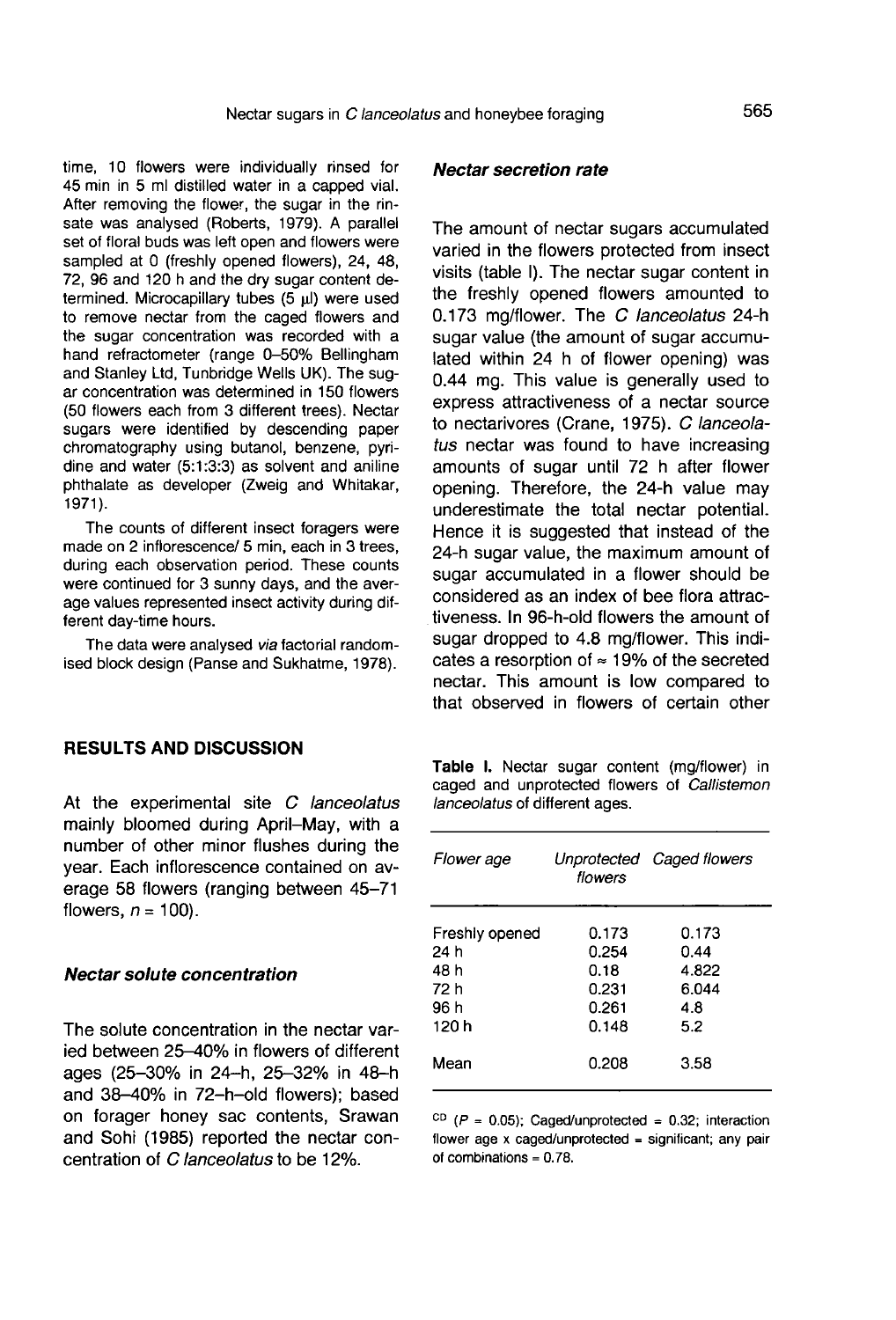plant species (varying between 42-96%; Gupta et al, 1984, 1986; Mishra et al, 1985; Reddy and Gupta, 1987). C lanceolatus flowers started to wither after 120 h but still contained 5.2 mg sugar/flower at that time.

Flowers foraged by nectarivores had sugar amounts that varied between 0.148 to 0.261 mg/flower (non-significant differences). Thus honeybees (which were the main foragers) appeared to harvest > 90% of the secreted nectar. The qualitative analysis revealed that C lanceolatus nectar contained only fructose and glucose.

A mellifera activity remained high throughout the day, constituting 87% of the insect visits (table II). A c indica showed no activity; this was probably due to the presence of only 2 colonies, as compared to 20 A mellifera colonies. However, at a distance of  $≈ 2$  km, A c *indica* activity was very high on C lanceolatus flowers. At this distance, the feral population constituted the source of A c indica. Honeybees show typical foraging behaviour on C lanceolatus flowers. They land on the lower flowers and then gradually climb up the flowers

while collecting nectar. A mellifera foraging rate was 9.5 flowers/min. Each flower was observed to be foraged by as many as 10 bees during a 1-h period. Honeybee foraging rate depends upon foraging behaviour and the floral structure of the plant concerned. A mellifera foraging rates on some other plants vary from 3.8 to 9.1 flowers/ min (Free, 1970). In addition to honeybees, Diptera were found to be occasional visitors but were only observed during the counts at 10:00 h.

Résumé — Étude quantitative et qualitative des sucres du nectar de Callistemon lanceolatus DC (Myrtaceae) et comportement de butinage des abeilles. L'étude a été faite à Solan (Himachal Pradesh, Inde, 1 400 m d'altitude) à proximité d'un rucher comportant 20 colonies d'Apis mellifera et 2 colonies d'Apis cerana indica dans le but de déterminer la quantité de nectar sécrétée, la durée de la sécrétion nectarifère, la quantité de sucres prélevée par les nectarivores, la concentration en sucres et le type de sucres du nectar de Callistemon lanceolatus, plante ornemen-

|               | 12:00                | 14:00            |                  |                  |                 |
|---------------|----------------------|------------------|------------------|------------------|-----------------|
| 10:00         |                      |                  | 16:00            |                  |                 |
| 8.3           | 8.7                  | 7.5              | 7.7              | 8.05             |                 |
| 1.6           | 1.0                  | 0.5              | 0.5              | 0.9              |                 |
| 0.6<br>(1.24) | 0.0<br>(1.0)         | 0.0<br>(1.0)     | 0.0<br>(1.0)     | 0.15<br>(1.06)   |                 |
| 3.5<br>(1.94) | 3.23<br>(1.92)       | 2.67<br>(1.73)   | 2.73<br>(1.75)   |                  |                 |
|               | $(3.03)^*$<br>(1.55) | (3.25)<br>(1.52) | (2.93)<br>(1.27) | (2.99)<br>(1.27) | (3.05)<br>(1.4) |

Table II. Number of insect visitors per 5 min per 2 inflorescences of Callistemon lanceolatus during different day-time hours.

\* Figures in parentheses indicate  $\sqrt{n+1}$  transformation; CD (P = 0.05); for insect foragers = 0.39; for day-time hours = non-significant; interaction (insect x day-time hours) = significant; any pair of combinations =  $0.78$ .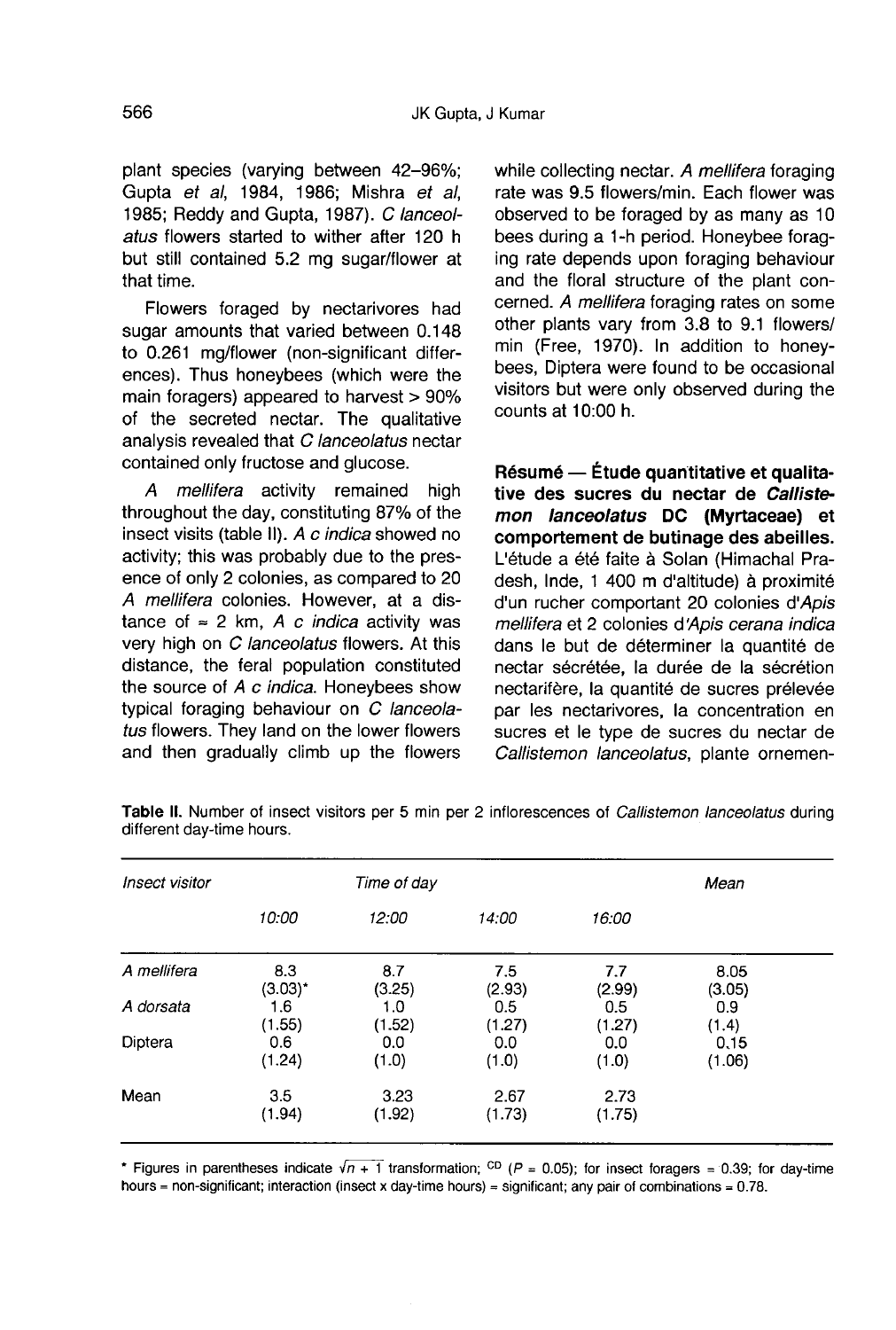tale largement répandue. La quantité de sucres présente dans les fleurs a été déterminée en rinçant les fleurs à l'eau distillée et en analysant l'eau de rincage (méthode de Roberts, 1979). On a prélevé le nectar avec des microcapillaires (5 μl) et analysé sa concentration à l'aide d'un réfractomètre à main (Bellingham et Stanley, Angleterre ; domaine de mesure : 0-50%). L'analyse qualitative des sucres du nectar a été faite par chromatographie sur papier. L'activité des insectes butineurs a été enregistrée sur 2 inflorescences pendant 5 min à 10, 12, 14 et 16 h. La quantité de sucres sécrétée en 24 h par C lanceolatus a été de 0,44 mg (tableau I), mais la quantité maximum a été trouvée dans les fleurs âgées de 72 h (6,044 mg/fleur). Ensuite la quantité redescendait dans les fleurs âgées de 96 h, indiquant la résorption d'environ 19% du nectar sécrété. Les fleurs butinées par les nectarivores contenaient de 0,148 à 0,261 mg de sucre/fleur. L'analyse qualitative a montré que le nectar avait une forte teneur en hexoses puisqu'il ne comportait que du fructose et du glucose. A mellifera représentait 87% des insectes qui visitaient la plante (tableau II). Le taux de butinage de l'abeille domestique était de 9,5 fleurs/min.

# Apis mellifera / Callistemon lanceolatus / nectar / glucide / butinage

Zusammenfassung — Nektar des "Bottle brush", Callistemon lanceolatus DC (Myrtaceae): Menge, Art der Nektar-<br>zucker und Sammelverhalten der Sammelverhalten Bienen. Diese Untersuchungen wurden in Solan (1 400 m üdM), HP, Indien, in der Nähe eines Bienenstandes mit 20 Völkern von Apis mellifera und einigen Völkern von A cerana indica unternommen, um bei dem als "Bottle brush" (Callistemon lanceolatus) bezeichneten Strauch die Menge des von den Blüten erzeugten Nektars, die Menge der von Besuchern gesammelten Nektarzucker, die Nektarkonzentration und die Art der produzierten Zucker zu bestimmen.

Die Menge des in den Blüten vorhandenen Zuckers wurde nach der Methode von Roberts (1979) mit einem "Spectronic 20" bestimmt, wobei nach Spülung der Blüten in destilliertem Wasser die Spülflüssigkeit analysiert wurde. Zur Bestimmung der Zuckerkonzentration wurde Nektar in Mikrokapillaren (5 μl) entnommen und die Konzentration in einem Handrefraktometer (Bellingham and Stanley, England; Meßbereich 0–50%) bestimmt. Die Nektarzucker<br>wurden oapierchromatographisch bepapierchromatographisch bestimmt. Das Verhalten von Nektarsammlern wurde jeweils für 5 min an zwei Blütenständen um 10.00, 12.00, 14.00 und 16.00 h registriert.

Der 24-h Zuckerwert von C lanceolatus betrug 0.44 mg (Tabelle 1), aber die größte Zuckermenge wurde in 72 h alten Blüten gefunden (6.044 mg/Blüte); danach fiel die Menge in 96 h alten Blüten ab, was auf eine Resorption von etwa 19% des abgesonderten Nektars hinweist. Von Sammlern besuchte Blüten enthielten 0.148- 0.261 mg Zucker/Blüte. Die qualitative Nektaranalyse ergab einen hohen Gehalt an Hexosen, bestehend ausschließlich aus Fruktose und Glukose. Bei den blütenbesuchenden Insekten (Tabelle 2) stellte A mellifera 87%. Die Sammelfrequenz von A mellifera betrug 9.5 Blüten/min.

# Callistemon lanceolatus / Nektarzucker / Sammelverhalten

# **REFERENCES**

- Crane E (1975) Honey: A Comprehensive Survey, Heinenmann, London
- Free JB (1970) Insect Pollination of Crops. Academic Press, London